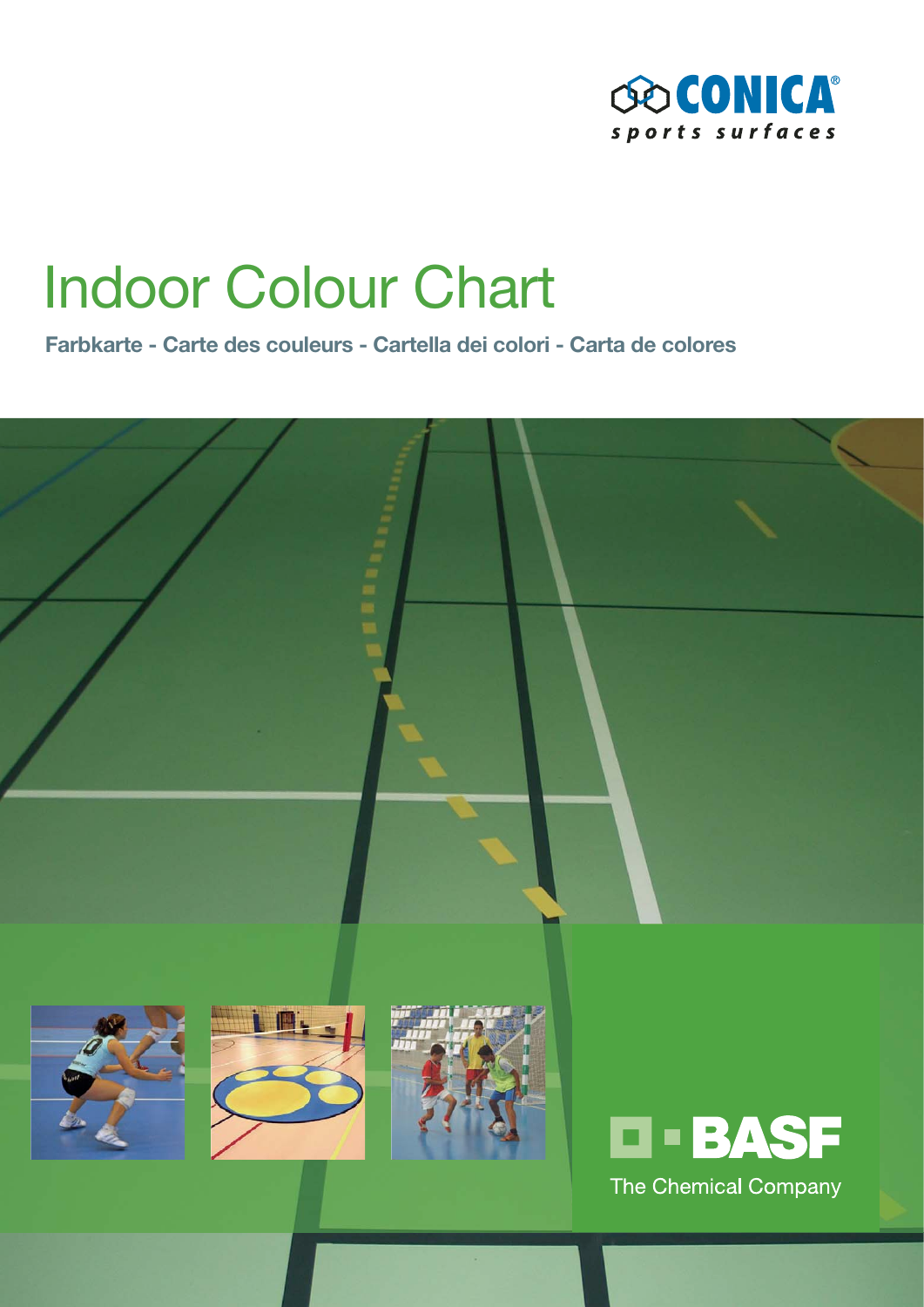## Standard colours for indoor sports surfaces

### **Standardfarben - Couleurs standard - Colori standard - Colores estándares**

#### **GB**

Colours, gloss grade and surface structure show may not be exact. Consult your RAL colour swatch for greater accuracy.

#### **D**

Abweichungen von Farbe, Glanz und Oberflächenstruktur sind möglich, genaue Farbtöne bitte dem RAL Farbfächer entnehmen.

#### **F**

**I**

Nous ne pouvons vous garantir l'exacte reproduction des coloris, du degré de brillance et de la structure de surface. Pour plus de certitude veuillez consulter le nuancier RAL.

Non possiamo garantire l'esatta reproduzione dei colori, il grado di brillanza e la struttura della superficie. Vogliate paragonarli con la cartella dei colori RAL.

#### **E**

No podemos garantizar ni la reproducción exacta de los colores, ni el brillo, ni el acabado superficial. Consultar la carta de colores RAL original para una mayor precisión en los colores.

Beige Beige Beige Beige

 $C$  1001 Braunbeige Beige brun Marrone beige Beige pardo

## Brown beige C 1011

**Safrangelb** Jaune safran Giallo zafferano Amarillo azafrán

Saffron yellow C 1017

Graubeige Beige gris Grigio chiaro Beige agrisado

Grey beige C 1019

Oxidrot Rouge oxyde Rosse ossido Rojo óxido

Oxide red C 3009

Beigerot Rouge beige Rosa salmone Rojo beige

### Beige red C 3012

Altrosa Vieux rosé Rosa antico Rojo viejo

Antique pink C 3014

Azurblau Bleu azur Azzurro Azul azur

C 5009 Azure blue

Lichtblau Bleu clair Blu chiaro Azul luminoso

Light blue C 5012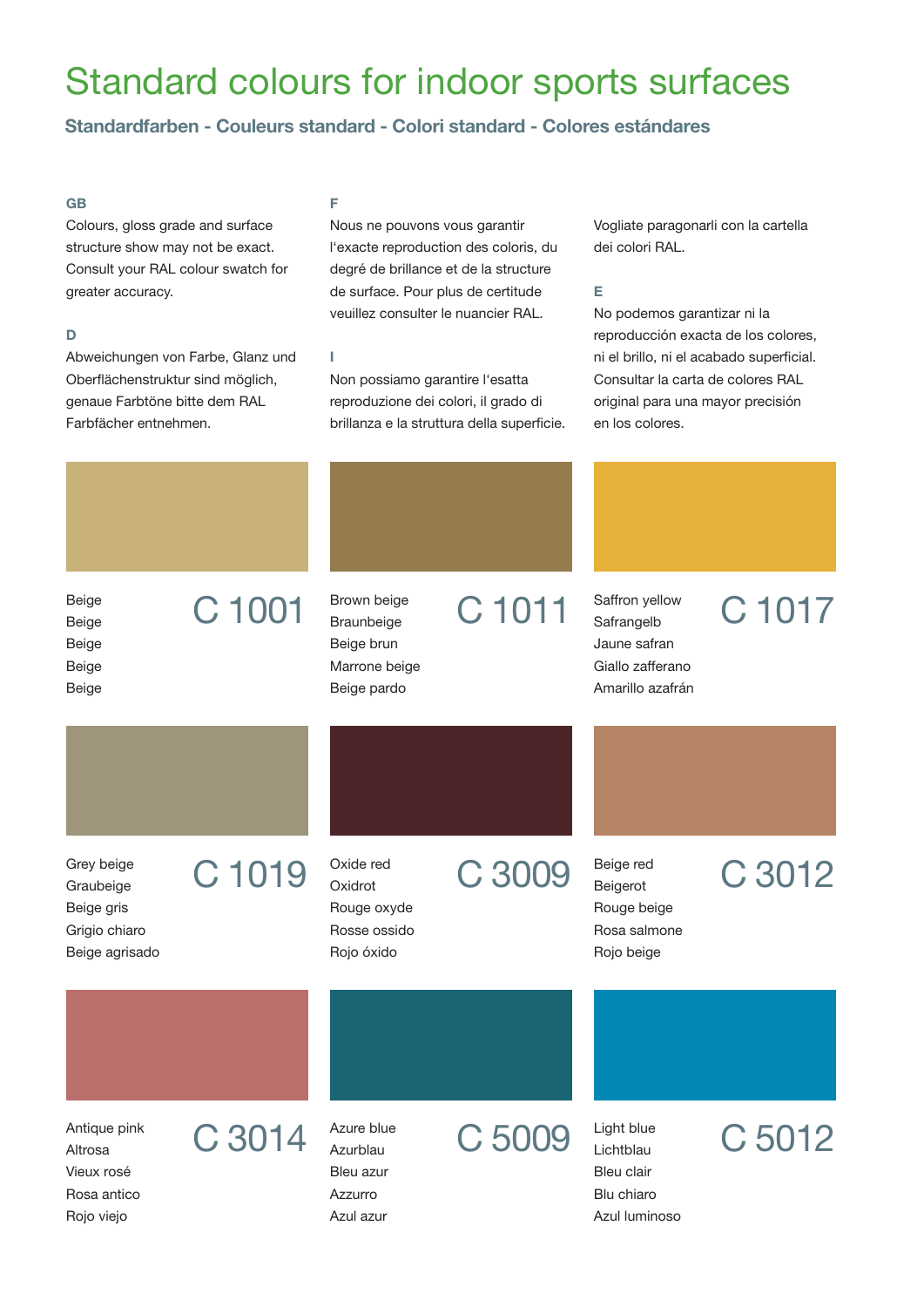| Pigeon blue<br>Taubenblau<br>Bleu pigeon<br>Blu colomba<br>Azul colombino | C 5014 | Sky blue<br>Himmelblau<br>Bleu ciel<br>Blu cielo<br>Azul celeste              | C 5015 | Patel blue<br>Pastellblau<br>Bleu pastel<br>Blu pastello<br>Azul pastel           | C 5024 |
|---------------------------------------------------------------------------|--------|-------------------------------------------------------------------------------|--------|-----------------------------------------------------------------------------------|--------|
|                                                                           |        |                                                                               |        |                                                                                   |        |
| Reseda green<br>Resedagrün<br>Vert réséda<br>Verde raso<br>Verde reseda   | C 6011 | May green<br>Maigrün<br>Vert mai<br>Verde maggio<br>Verde mayo                | C 6017 | Pastel green<br>Weissgrün<br>Vert blanc<br>Verde bianco<br>Verde blanquecino      | C 6019 |
|                                                                           |        |                                                                               |        |                                                                                   |        |
| Pale green<br>Blassgrün<br>Vert pâle<br>Verde pallido<br>Verde pálido     | C 6021 | Silver grey<br>Silbergrau<br>Gris argent<br>Grigio argento<br>Gris plata      | C 7001 | Stone grey<br>Steingrau<br>Gris pierro<br>Grigio pietra<br>Gris piedra            | C 703  |
|                                                                           |        |                                                                               |        |                                                                                   |        |
| Pepple grey<br>Kieselgrau<br>Gris silex<br>Grigio silice<br>Gris guijarro | C 7032 | Platinum grey<br>Platingrau<br>Gris olatine<br>Grigio platino<br>Gris platino | C 7036 | Ocher brown<br>Ockerbraun<br>Brun terre de sienne<br>Terra di Siena<br>Pardo ocre | C 8001 |

٠